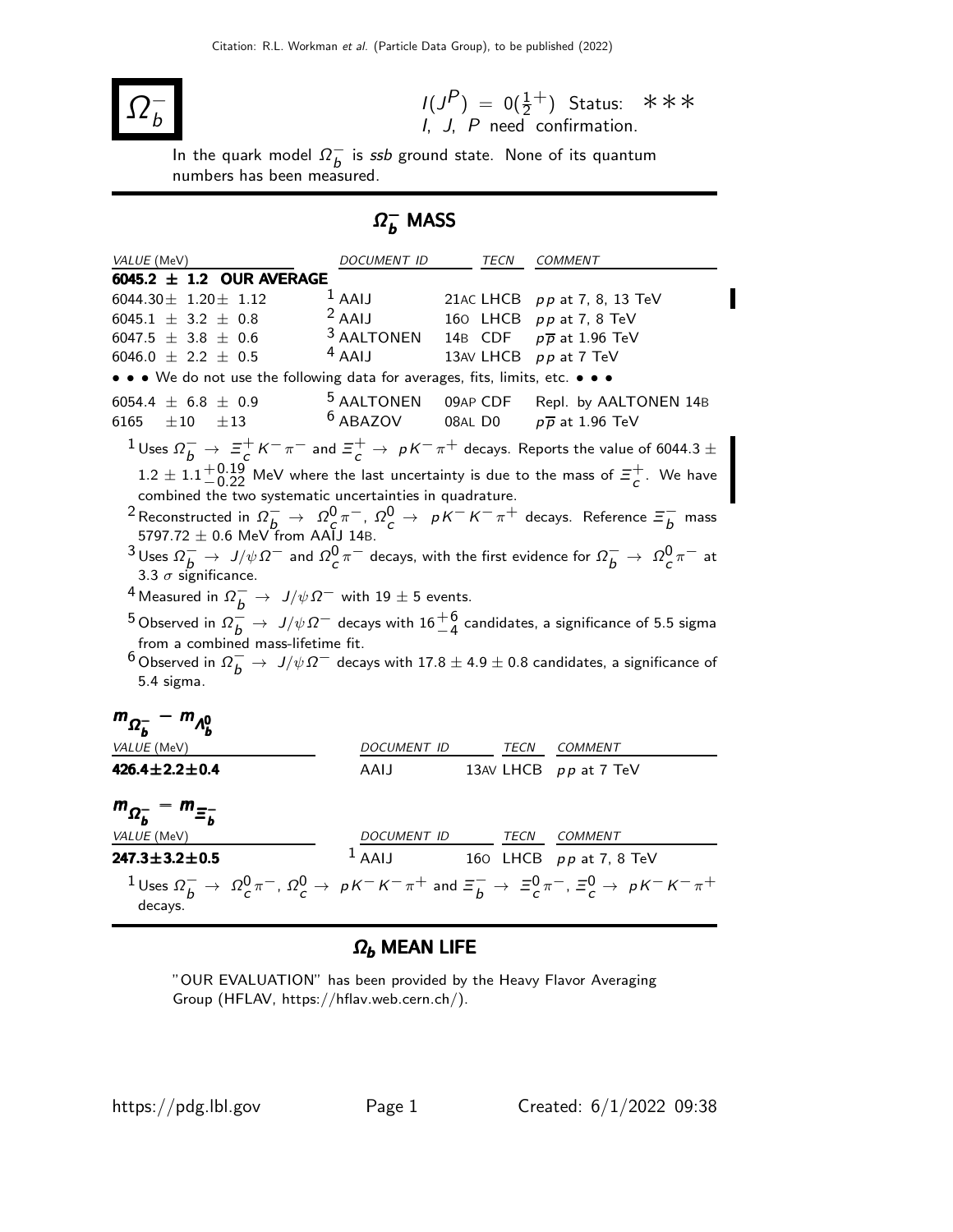

**1.11** $\pm$ **0.16** $\pm$ **0.03** <sup>1</sup> AAIJ 160 LHCB pp at 7, 8 TeV  $1$  Uses  $\Omega_b^- \to \Omega_c^0 \pi^-$ ,  $\Omega_c^0 \to pK^-K^-\pi^+$  and  $\Xi_b^- \to \Xi_c^0 \pi^-$ ,  $\Xi_c^0 \to pK^-K^-\pi^+$ decays.

## $\Omega_h^ _b^-$  Decay modes

| Mode                                                                   | Fraction $(\Gamma_i/\Gamma)$ |                                       | Confidence level |
|------------------------------------------------------------------------|------------------------------|---------------------------------------|------------------|
| $\Gamma_1$ $J/\psi \Omega^- \times B(b \to \Omega_b)$                  |                              | $(2.9\frac{+1.1}{0.8})\times 10^{-6}$ |                  |
| $\Gamma_2$ $pK^-K^- \times B(\overline{b} \to \Omega_b)$               |                              | $< 2.3$ $\times 10^{-9}$              | 90%              |
| $\Gamma_3$ $p\pi^{-}\pi^{-} \times B(\overline{b} \to \Omega_b)$       |                              | $< 1.5 \hspace{2em} \times 10^{-8}$   | 90%              |
| $\Gamma_4$ $pK^{-}\pi^{-} \times B(\overline{b} \rightarrow \Omega_b)$ | < 7                          | $\times$ 10 $^{-9}$                   | 90%              |
| $\Gamma_5 \Omega_c^0 \pi^-$                                            | seen                         |                                       |                  |
| $\Gamma_6$ $\Omega_c^0 \pi^-$ , $\Omega_c^0 \to pK^-K^-\pi^+$          | seen                         |                                       |                  |
| $\Gamma_7 = \frac{1}{6} K^- \pi^-$                                     | seen                         |                                       |                  |

## $\Omega_h^ _b^-$  BRANCHING RATIOS

| $\Gamma(J/\psi \Omega^- \times B(b \to \Omega_b)) / \Gamma_{total}$ |                       |          |                               |  |
|---------------------------------------------------------------------|-----------------------|----------|-------------------------------|--|
| VALUE (units $10^{-4}$ )                                            | <b>DOCUMENT ID</b>    | TECN     | <b>COMMENT</b>                |  |
| $0.029^{+0.011}_{-0.008}$ OUR AVERAGE                               |                       |          |                               |  |
| $0.026 + 0.010 + 0.004$                                             | <sup>1</sup> AALTONEN | 09AP CDF | $p\,\overline{p}$ at 1.96 TeV |  |
| $0.08 \pm 0.04 \pm 0.02$                                            | <sup>2</sup> ABAZOV   | 08AL D0  | $p\overline{p}$ at 1.96 TeV   |  |
| https://pdg.lbl.gov                                                 | Page 2                |          | Created: $6/1/2022$ 09:38     |  |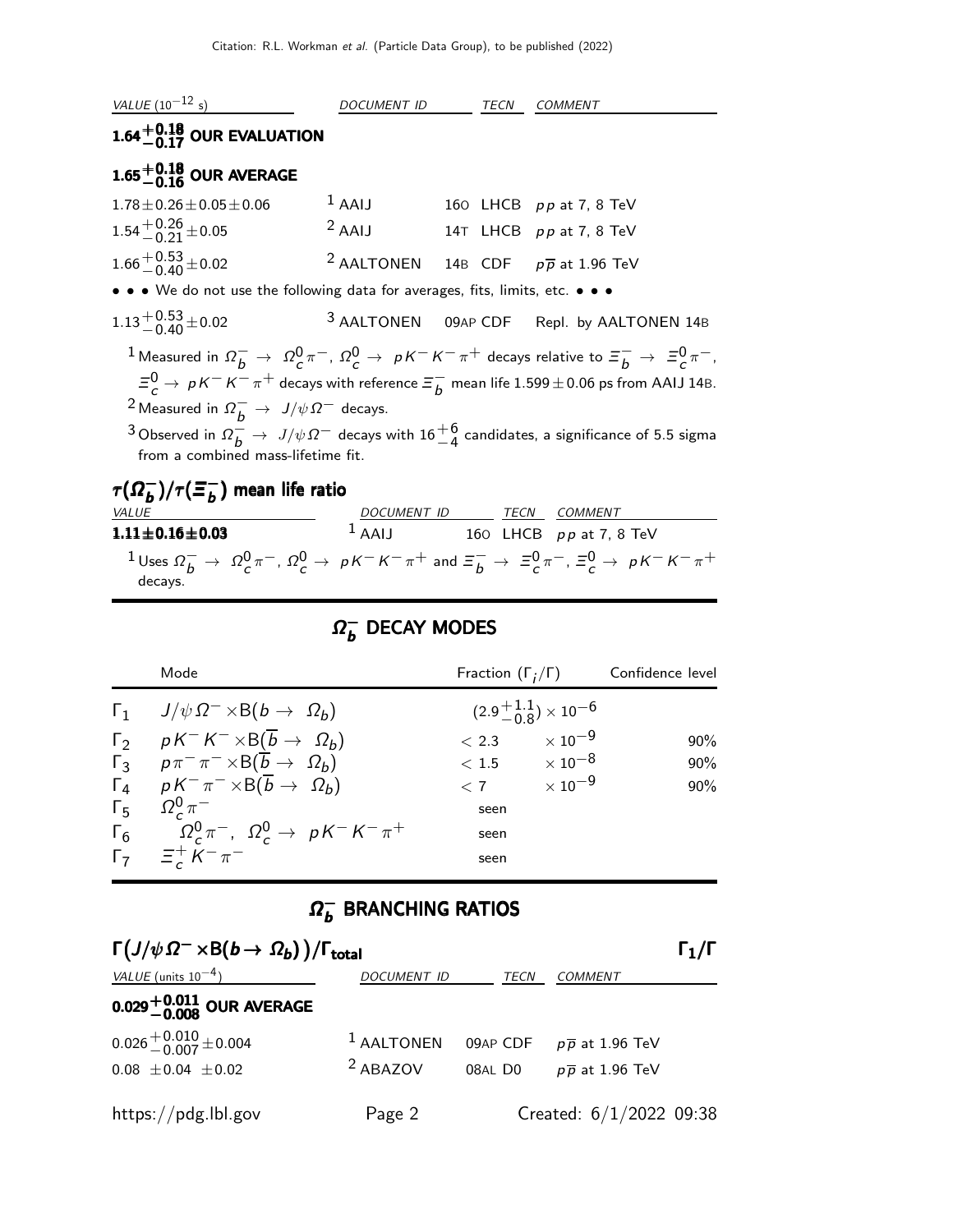$1$  AALTONEN 09AP reports  $[\Gamma(\Omega_b^- \to J/\psi \Omega^- \times B(b \to \Omega_b)) / \Gamma_{\text{total}}] / [B(\Lambda_b^0 \to$  $J/\psi(1S) \, \Lambda \times \, {\sf B} (b \, \to \, \, \Lambda_b^0 \, ) \, ] \, = \, 0.045 \, \frac{+ \, 0.017}{- \, 0.012} \, \pm \, 0.004$  which we multiply by our best value  $B(\Lambda_b^0 \to J/\psi(15) \Lambda \times B(b \to \Lambda_b^0)) = (5.8 \pm 0.8) \times 10^{-5}$ . Our first error is their experiment's error and our second error is the systematic error from using our best value.

 $2$  ABAZOV 08AL reports  $[Γ(Ω<sub>b</sub><sup>−</sup> → J/ψΩ<sup>−</sup> × B(b → Ω<sub>b</sub>))/Γ<sub>total</sub>] / [B(≡<sub>b</sub> →$  $J/\psi \equiv^- \times B(b \to \equiv^ \left[ \begin{smallmatrix} - \ b \end{smallmatrix} \right)$  )]  $= 0.80 \pm 0.32 {+0.14 \atop -0.22}$  which we multiply by our best value  $B(\Xi_b \to J/\psi \Xi^- \times B(b \to \Xi_b^ \binom{-}{b}$ ) =  $(1.02 + 0.26) \times 10^{-5}$ . Our first error is their experiment's error and our second error is the systematic error from using our best value.

$$
\Gamma(pK^-K^- \times B(\overline{b} \to \Omega_b)) / \Gamma_{\text{total}} \qquad \qquad \Gamma_2 / \Gamma
$$

| VALUE (units $10^{-5}$ )                                                                           | CL% | DOCUMENT ID TECN                    |  | COMMENT                                                                                                                                                                   |
|----------------------------------------------------------------------------------------------------|-----|-------------------------------------|--|---------------------------------------------------------------------------------------------------------------------------------------------------------------------------|
| $<$ 2.3 $\times$ 10 <sup>-4</sup>                                                                  | 90  | $1$ AAIJ                            |  | 21AH LHCB $pp$ at 7, 8, 13 TeV                                                                                                                                            |
| • • • We do not use the following data for averages, fits, limits, etc. • • •                      |     |                                     |  |                                                                                                                                                                           |
| $<$ 2.5 $\times$ 10 $^{-4}$                                                                        |     | 90 $2$ AAIJ 17F LHCB pp at 7, 8 TeV |  |                                                                                                                                                                           |
|                                                                                                    |     |                                     |  | $^{-1}$ AAIJ 21AH reports $[\Gamma(\Omega_{b}^{-} \rightarrow pK^{-}K^{-}\times B(\overline{b} \rightarrow \Omega_{b}))/\Gamma_{\rm total}] / [B(\Xi_{b}^{-} \rightarrow$ |
|                                                                                                    |     |                                     |  | $pK^-K^-\times B(b\to \Xi^-_h)$ $]$ $< 62\times10^{-3}$ which we multiply by our best value B( $\Xi^-_h \to$                                                              |
| $pK^{-}K^{-} \times B(b \to \Xi_{h}^{-})$ ) = 3.7 × 10 <sup>-8</sup> .                             |     |                                     |  |                                                                                                                                                                           |
|                                                                                                    |     |                                     |  | <sup>2</sup> AAIJ 17F reports $[\Gamma(\Omega_b^- \to pK^-K^-\times B(\overline{b} \to \Omega_b))/\Gamma_{\text{total}}] / [B(B^+ \to$                                    |
| $B(B^+ \to K^+ K^- K^+) = 3.40 \times 10^{-5}$ , $B(\overline{b} \to B^+) = 40.8 \times 10^{-2}$ . |     |                                     |  | $K^+ K^- K^+$ )] / $[B(\overline{b} \rightarrow B^+)] < 18 \times 10^{-5}$ which we multiply by our best values                                                           |

$$
\Gamma(p\pi^-\pi^-\times B(\overline{b}\to\Omega_b))/\Gamma_{\text{total}}\qquad \qquad \Gamma_3/\Gamma
$$

VALUE (units 10<sup>-5</sup>) CL% DOCUMENT ID TECN COMMENT  $\frac{\text{VALUE (units 10}^{-5})}{\text{1.5} \times 10^{-3}}$  $90$   $1$  AAIJ  $17$ F LHCB  $p p$  at 7, 8 TeV  $^1$  AAIJ 17F reports  $[\Gamma(\Omega_b^- \to p\pi^-\pi^- \times \text{B}(\overline{b} \to \Omega_b)) / \Gamma_{\text{total}}] / [\text{B}(B^+ \to K^+K^-K^+)]$ /  $[B(\overline{b} \rightarrow B^+)]$  < 109 × 10<sup>-5</sup> which we multiply by our best values B(B<sup>+</sup> →  $K^+ K^- K^+$ ) = 3.40 × 10<sup>-5</sup>, B( $\overline{b} \rightarrow B^+$ ) = 40.8 × 10<sup>-2</sup>.

| $\Gamma(pK^{-}\pi^{-}\times B(\overline{b}\to\Omega_b))/\Gamma_{\text{total}}$                                                                |                                                                                                                                                                                                                       |      |         | $\Gamma_4/\Gamma$ |
|-----------------------------------------------------------------------------------------------------------------------------------------------|-----------------------------------------------------------------------------------------------------------------------------------------------------------------------------------------------------------------------|------|---------|-------------------|
| VALUE (units $10^{-5}$ ) CL%                                                                                                                  | DOCUMENT ID                                                                                                                                                                                                           | TECN | COMMENT |                   |
| $<$ 7 $\times$ 10 $^{-4}$                                                                                                                     | 90 $^1$ AAIJ 17F LHCB pp at 7, 8 TeV                                                                                                                                                                                  |      |         |                   |
| <sup>1</sup> AAIJ 17F reports $[\Gamma(\Omega_{h}^{-} \to pK^{-}\pi^{-}\times B(\overline{b} \to \Omega_{b}))/\Gamma_{total}] / [B(B^{+} \to$ |                                                                                                                                                                                                                       |      |         |                   |
|                                                                                                                                               | $K^+ K^- K^+$ )] / $[B(\overline{b} \rightarrow B^+)] < 51 \times 10^{-5}$ which we multiply by our best values<br>$B(B^+ \to K^+ K^- K^+) = 3.40 \times 10^{-5}$ , $B(\overline{b} \to B^+) = 40.8 \times 10^{-2}$ . |      |         |                   |
| $\Gamma(\Omega_c^0 \pi^-)/\Gamma_{\rm total}$                                                                                                 |                                                                                                                                                                                                                       |      |         | $\frac{1}{5}$ /I  |

| $\Gamma(\Omega_c^0 \pi^-)/\Gamma_{\rm total}$                                          |                    |      |                                | $\Gamma_5/\Gamma$      |
|----------------------------------------------------------------------------------------|--------------------|------|--------------------------------|------------------------|
| <i>VALUE</i>                                                                           | DOCUMENT ID        | TECN | <i>COMMENT</i>                 |                        |
| seen                                                                                   | AAIJ               |      | 160 LHCB $pp$ at 7, 8 TeV      |                        |
| $\Gamma(\Xi_c^+ K^- \pi^-)/\Gamma(\Omega_c^0 \pi^-$ , $\Omega_c^0 \to pK^- K^- \pi^+)$ |                    |      |                                | $\Gamma$ 7/ $\Gamma$ 6 |
| VALUE (units $10^2$ )                                                                  | <i>DOCUMENT ID</i> | TECN | COMMENT                        |                        |
| $2.2 \pm 0.2 \pm 1.0$                                                                  | $1$ AAIJ           |      | 21AC LHCB $pp$ at 7, 8, 13 TeV |                        |